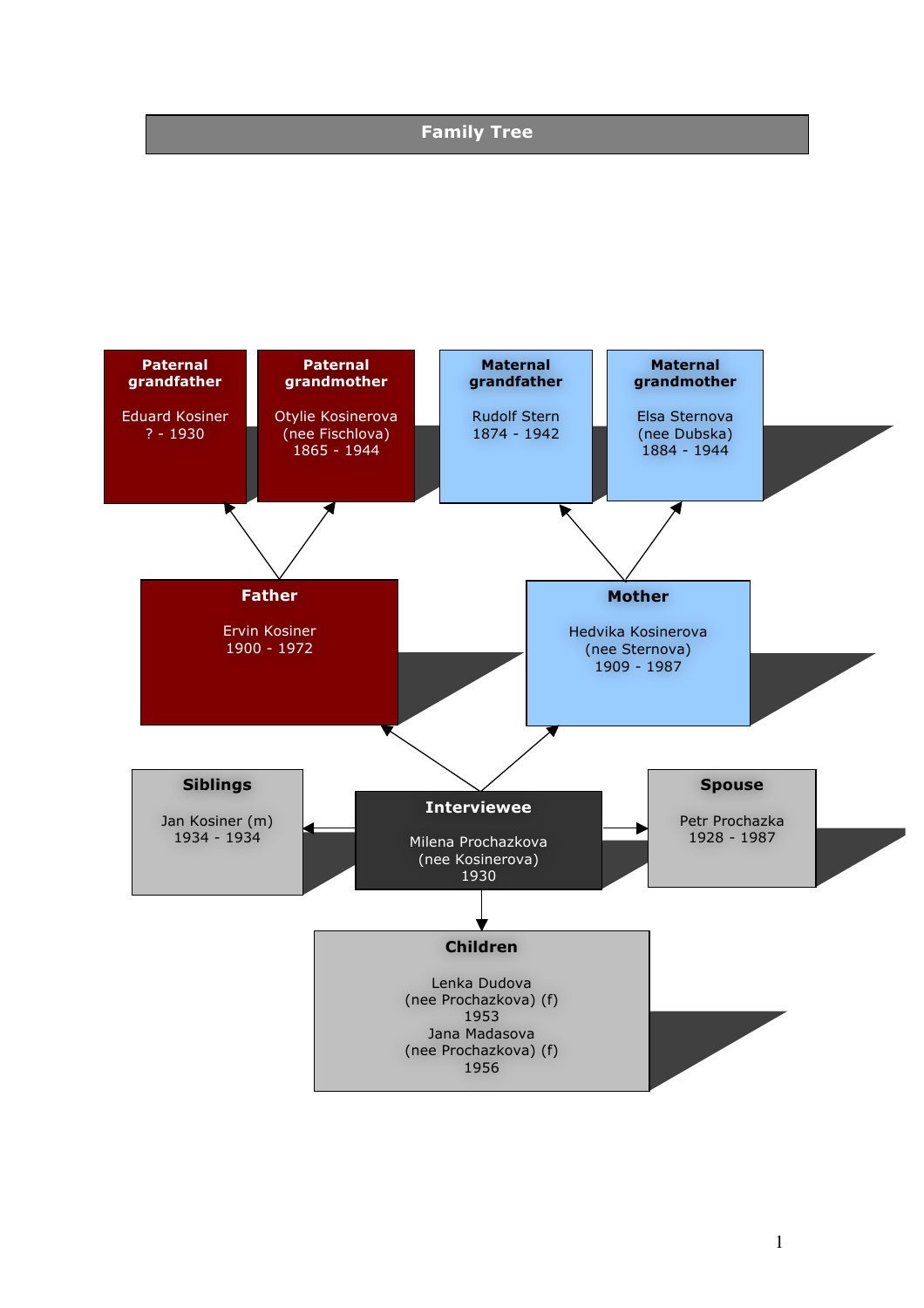# **The interviewee and his family**

*Full name* Milena Prochazkova (nee Kosinerova)

*Where and when were you born?* Prague, 3rd September 1930

*Where else did you live?*

-

*Your educational level?* High school, Prague

#### *What sort of work do/did you do?*

For about two years I worked in a lab in the State Health Institute, but back then they discovered that I've got a serious heart defect, and I could no longer work in the virology department. So then for years I worked for Druteva [Druteva Praha is a manufacturing collective with long years of tradition. It was founded on  $1<sup>st</sup>$ January 1950 as the first collective to permit work placement of persons with various types of health problems*.*] and then for the National Gallery. I currently work for the Terezin Initiative, for at least 12, 13 years now.

### *How religious was your parents' home? How were you raised?*

My parents didn't practice anything at all. At home we celebrated Christmas and New Year. Before the war broke out, I didn't know at all that I was Jewish.

*What is your mother tongue?* Czech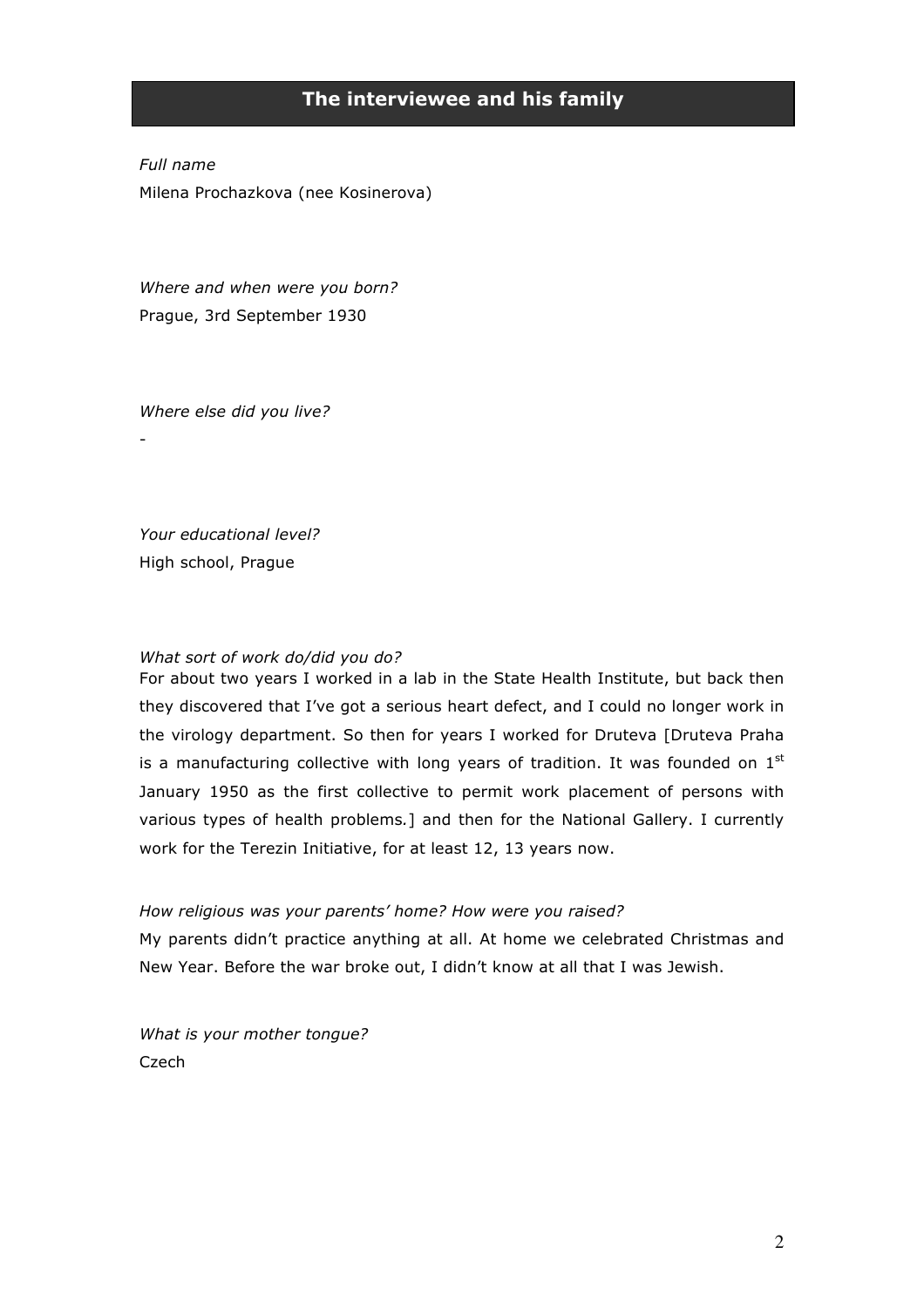*What other languages do you speak?* English, German

*Where were you during the Holocaust?* Ghetto: Terezin, 1943-1945

### *What did you do after the Holocaust?*

After high school I took this lab technician's course. For about two years I worked in a lab in the State Health Institute, but back then they discovered that I've got a serious heart defect, and I could no longer work in the virology department. So then for years I worked for Druteva and then for the National Gallery. I currently work for the Terezin Initiative, for at least 12, 13 years now.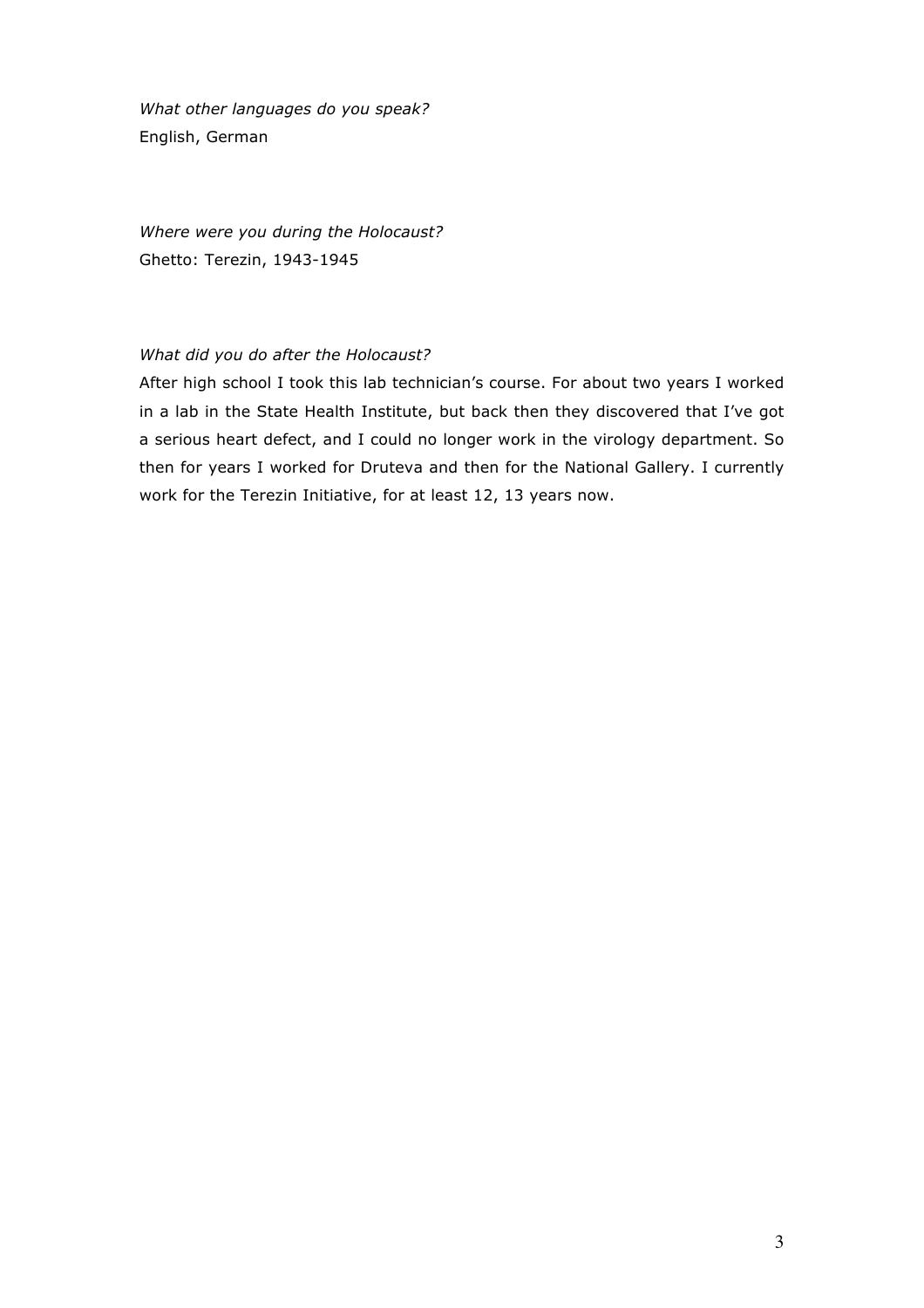### **Siblings**

*Their names* Jan Kosiner

*Where and when were they born?* Prague, 1934

*What is their mother tongue?* N/A

*Their educational level?* N/A

*Their occupations?* N/A

*Where do/did they live?*  N/A

*Where else did they live?* N/A

*Do they have children?* N/A

*Where and when did they die?* Prague, 1934 (died of congenital chest defect while still a baby)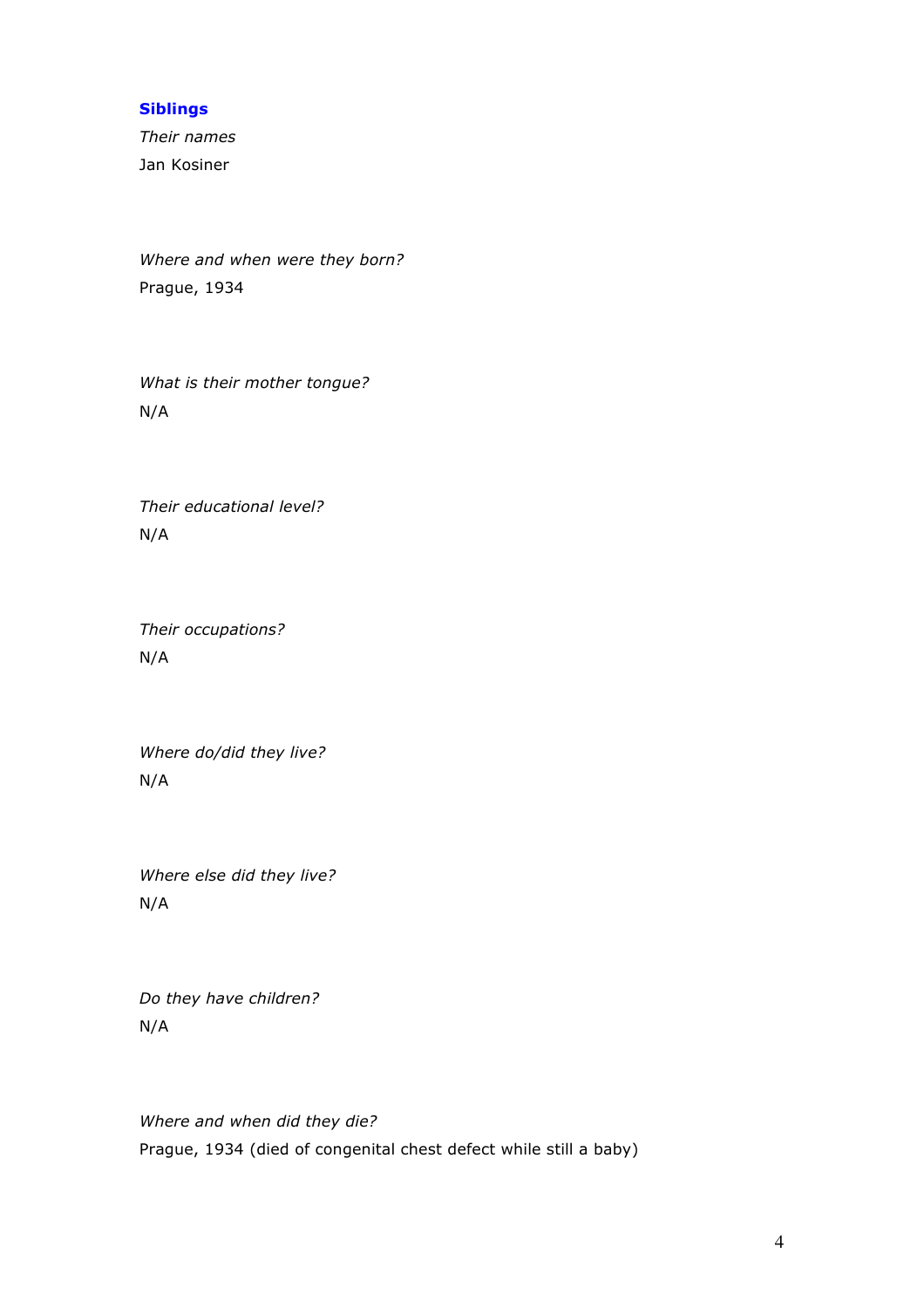### **Spouse**

*Name?* Petr Prochazka

*Where and when was he/she born?* Prague, 15<sup>th</sup> May 1928

*Where else did he/she live?*

-

*Is he/she Jewish?* No

*What is his/her mother tongue?* Czech

*His/her educational level?* CTU Prague, Faculty of Electrical Engineering

### *Occupation?*

He worked for various companies, also in Remos, where he did mainly electrical work. It wasn't until later, when our children were already in school, sometime in 1964, 1965 I think, that he began studying at CTU while working. Already during his studies he was working as a programmer for a computer technology company, where he then worked until the end of his life.

*Where and when did he/she die?* Prague, 17<sup>th</sup> September 1987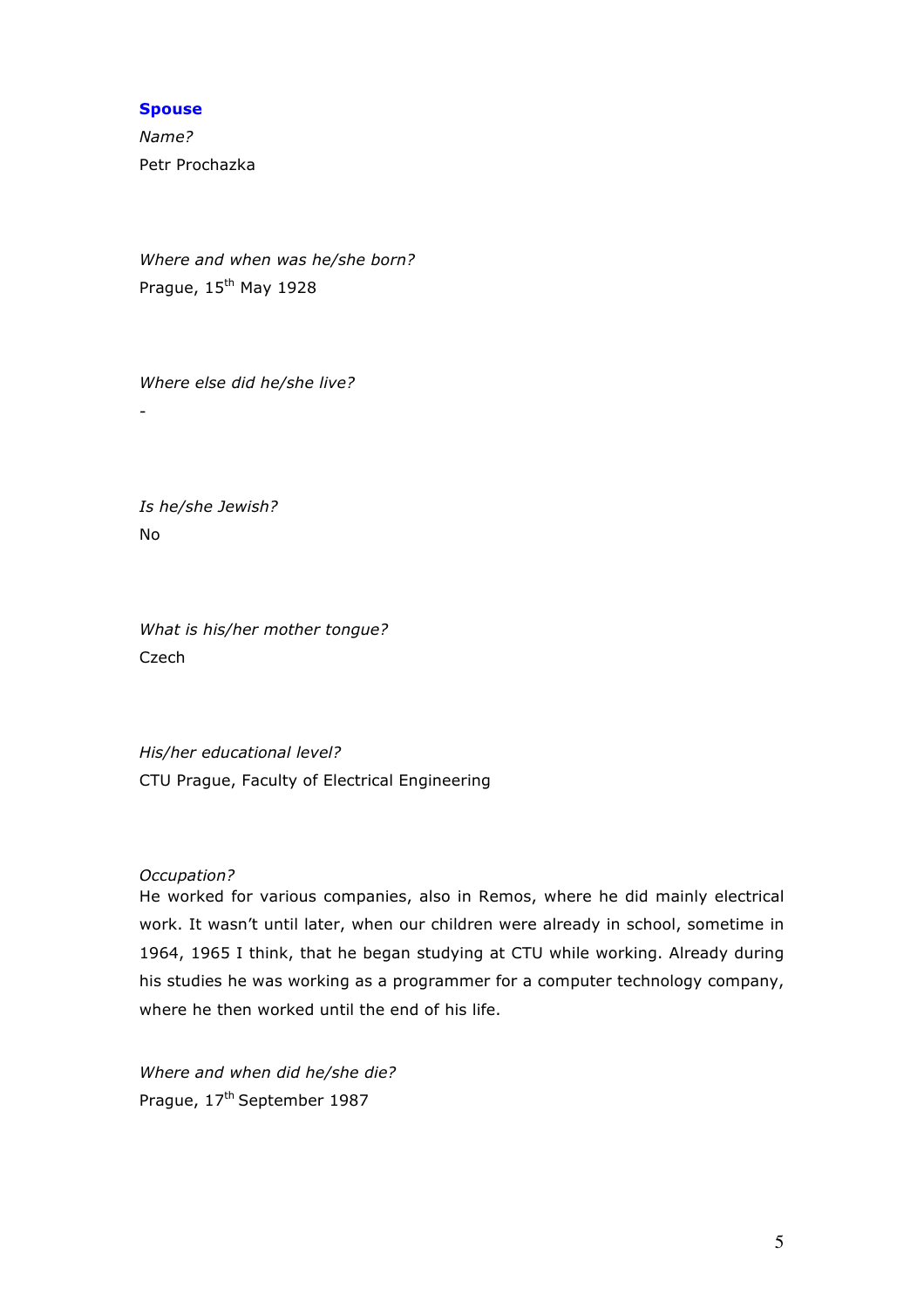*Tell me anything you know about his/her siblings (Name, date of birth and death, occupation, place of residence, name of wife and children, whether their family is Jewish and whether it is religious).*

- Zuzana Jirickova (nee Prochazkova) (f): born 25<sup>th</sup> April 1924, high school, Prague; husband: Zdenek Jiricka, doctor; 2 children, Dana Mrakotova (f), Vojtech Jiricka (m)

- Pavel Prochazka (m): born 17<sup>th</sup> May 1930, CTU architecture, Prague; wife: Hana Prochazkova, dentist; 1 daughter Marta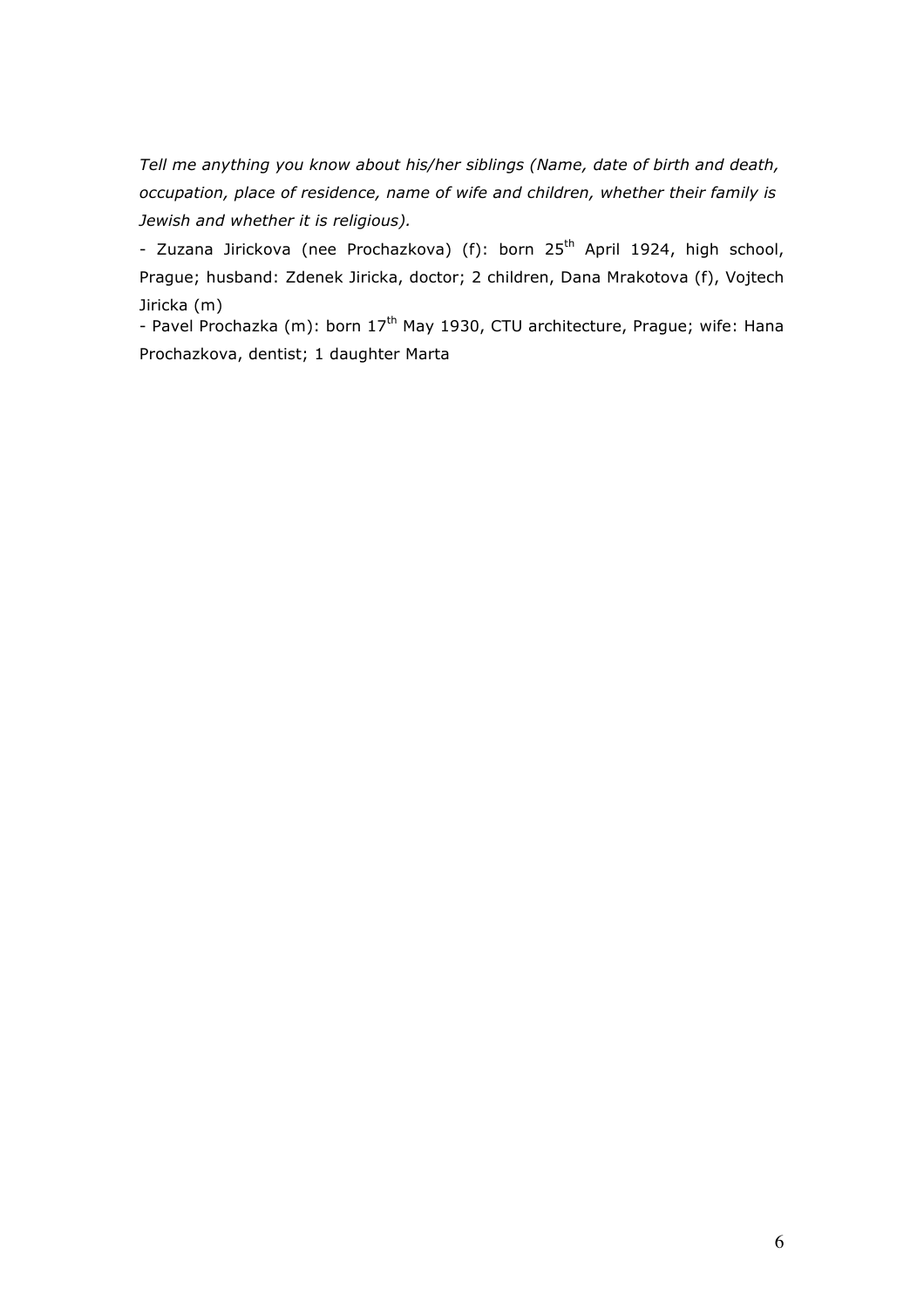### **Children**

*Their names?* Lenka Dudova (nee Prochazkova) Jana Madasova (nee Prochazkova)

*Were they raised Jewish/do they identify themselves as Jews?* Lenka: No/No Jana: No/No

*Where and when were they born?* Lenka: Prague, 4<sup>th</sup> August 1953 Jana: Prague,  $1^{st}$  August 1956

*Where else did they live?* Lenka: - Jana: Vienna (1976 - current day)

*Their educational level?* Lenka: University of Economics, Prague Jana: High school, Prague

*Their occupations?* Lenka: systems engineer Jana: housewife

*How many grandchildren do you have?* Lenka: Kristyna (f), born 13<sup>th</sup> March 1980 Jana: Robert (m), born 1976, Oliver (m), born 1979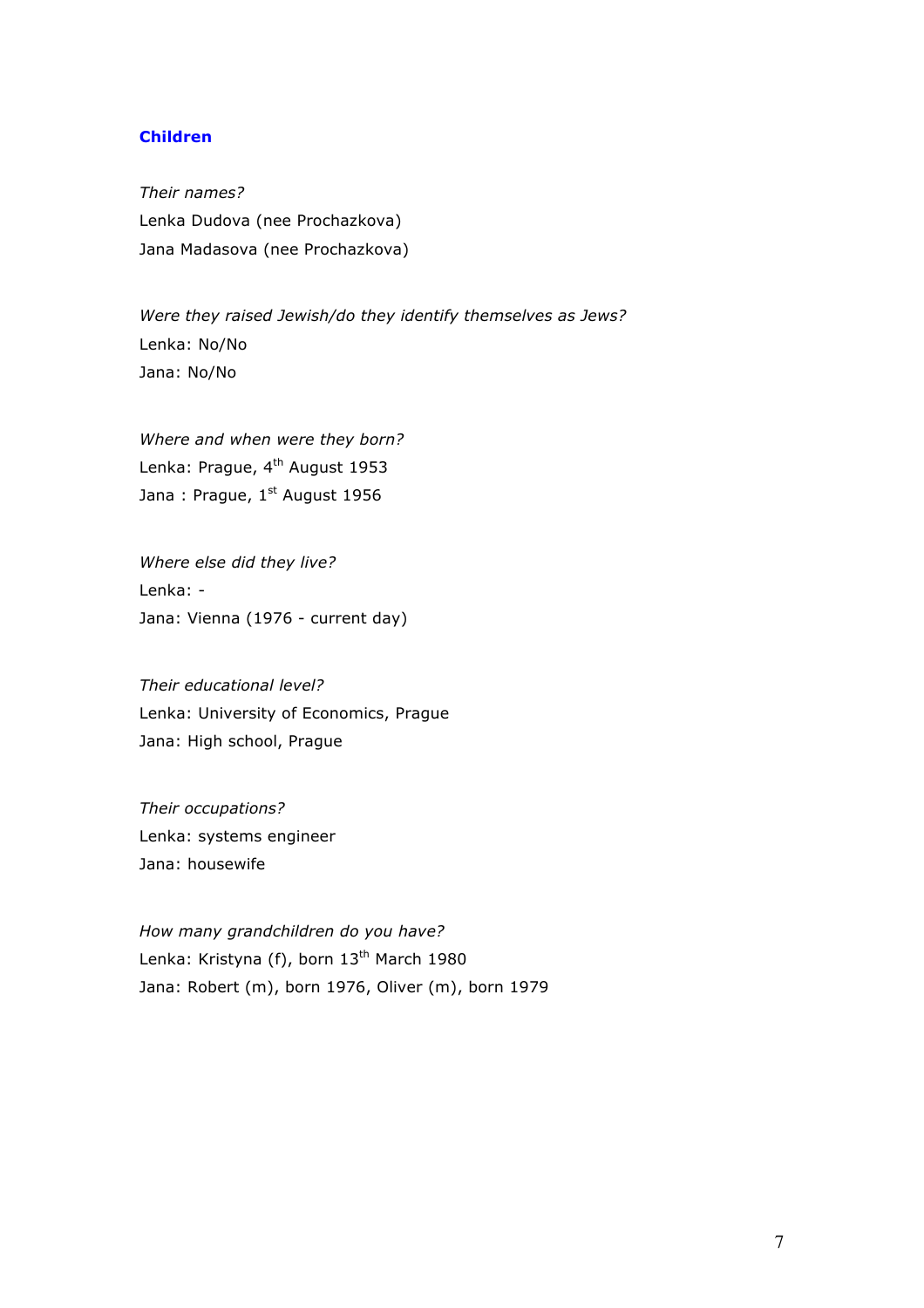## **Father**

*His name?* Ervin Kosiner

*Where and when was he born?* Bukoly near Kralupy, 16<sup>th</sup> June 1900

*Where else did he live?* Prague

*Where and when did he die?* Prague, October 1972

*What sort of education did he have?* CTU Prague, Civil Engineering

### *What sort of work did he do?*

My father was an expert in heavy structural engineering, so they immediately hired him to work for Chemoprojekt [Chemoprojekt, a.s. is a Czech project, engineering and supply company, which is active in the chemical industry since 1950, as a leading supplier in this area]. He then worked there his whole life as a chief engineer. In Slovakia he built all of Duslo [DUSLO, a.s. is after SLOVNAFT the second largest chemical company in Slovakia. The government of the CSR on  $8<sup>th</sup>$  April 1958 began the initial project of its construction. Currently DUSLO a.s. exports its products to more than 40 countries worldwide].

#### *How religious was he?*

My father wasn't particularly religiously inclined, he didn't practice anything at all.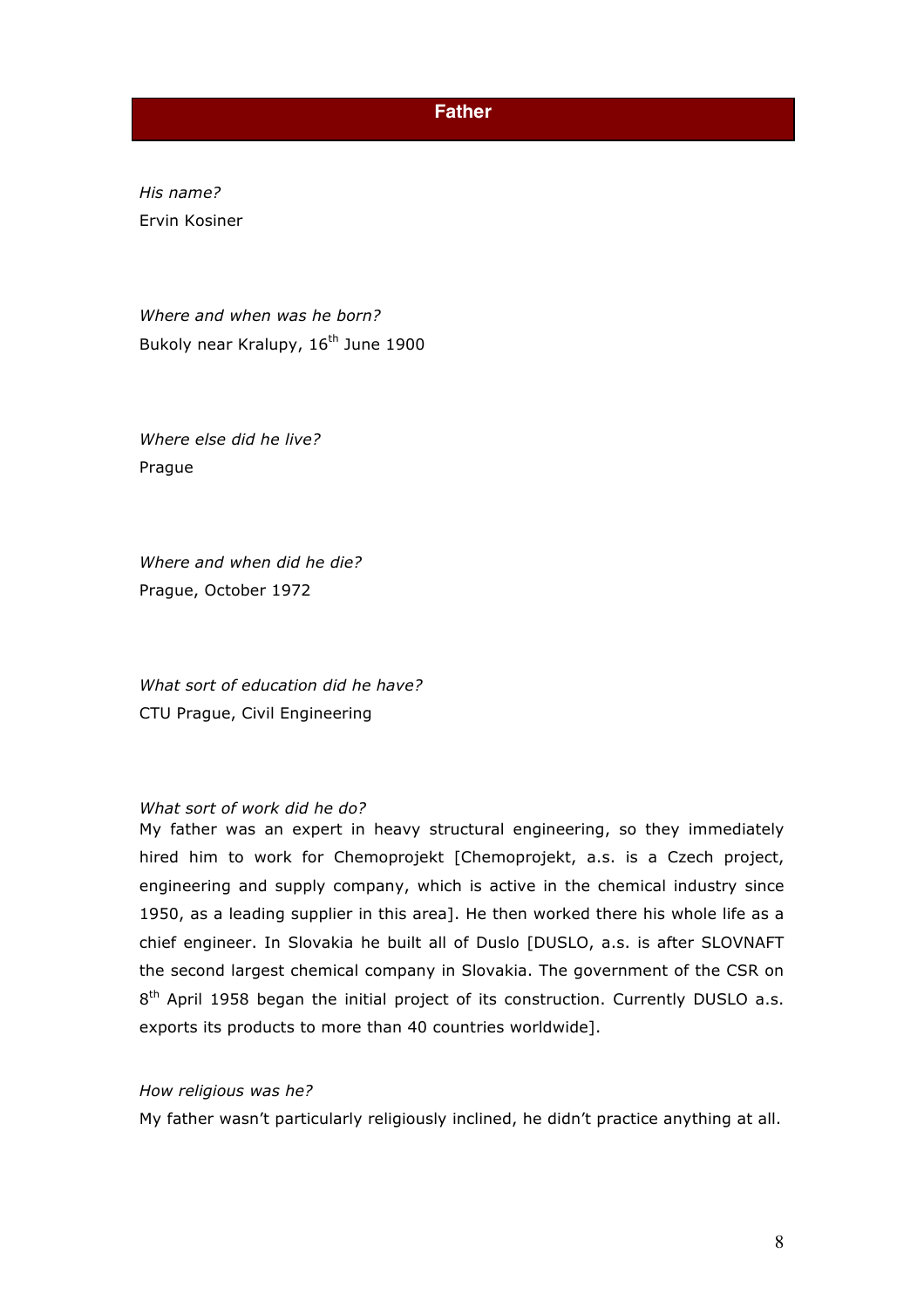*What was his mother tongue?*  Czech

*Army service: which army and what years?* WWI, 1917-1918, artillery

*Tell me about his brothers and sisters. (name, date of birth and death, occupation, place of residence, family, etc.)*

| Name             | place and date of            | occupation | biographical data  | biographical data   | describe how religious                |
|------------------|------------------------------|------------|--------------------|---------------------|---------------------------------------|
|                  | birth/death                  |            | and origins of     | of children         | they were                             |
|                  |                              |            | spouse             |                     |                                       |
| Berta Baumova    | ?, 16 <sup>th</sup> December | Housewife  | Rudolf Baum,       | Hanus Baum (m),     | No information                        |
| (nee Kosinerova) | 1891 - died in               |            | born 1885 - died   | born 1928 - died in |                                       |
| (f)              | the Holocaust,               |            | in the Holocaust,  | the Holocaust,      |                                       |
|                  | Auschwitz (today             |            | Auschwitz          | Auschwitz           |                                       |
|                  | Poland)                      |            |                    | Milos Baum (m), ?   |                                       |
|                  |                              |            |                    | - 1939              |                                       |
| Marta Steinerova | 9 <sup>th</sup> July 1893 -  | Housewife  | Ota Steiner, born  | Anita Steinerova    | No information                        |
| (nee Kosinerova) | died in the                  |            | 1892 - died in     | (f), born 1927 -    |                                       |
| (f)              | Holocaust,                   |            | the Holocaust,     | died in the         |                                       |
|                  | Auschwitz                    |            | Auschwitz          | Holocaust,          |                                       |
|                  |                              |            | superintendent     | Auschwitz           |                                       |
|                  |                              |            | of cemetery by     |                     |                                       |
|                  |                              |            | Zelivskeho in      |                     |                                       |
|                  |                              |            | Prague             |                     |                                       |
| Vlasta Alferiova | 3rd February                 | Housewife  | Josef Alferi, born | Franta Alferi (m),  | No information                        |
| (nee Kosinerova) | 1895 - died in               |            | 1892 - died in     | born 1927           |                                       |
| (f)              | the Holocaust,               |            | the Holocaust,     |                     |                                       |
|                  | Lodz (today                  |            | Lodz               |                     |                                       |
|                  | Poland)                      |            | owned a bank       |                     |                                       |
| Karel Kosiner    | 8 <sup>th</sup> July 1896 -  | Lawyer     | Valerie            | None                | Valerie came, as                      |
| (m)              | died in the                  |            | Kosinerova         |                     | opposed to Karel,<br>from an Orthodox |
|                  | Holocaust,                   |            | (nee?), born       |                     | Jewish family. They                   |
|                  | Auschwitz                    |            | 1889 - died in     |                     | observed holidays and                 |
|                  |                              |            | the Holocaust,     |                     | at home he had to eat                 |
|                  |                              |            | Auschwitz          |                     | kosher, so that she                   |
|                  |                              |            |                    |                     | could eat her fill                    |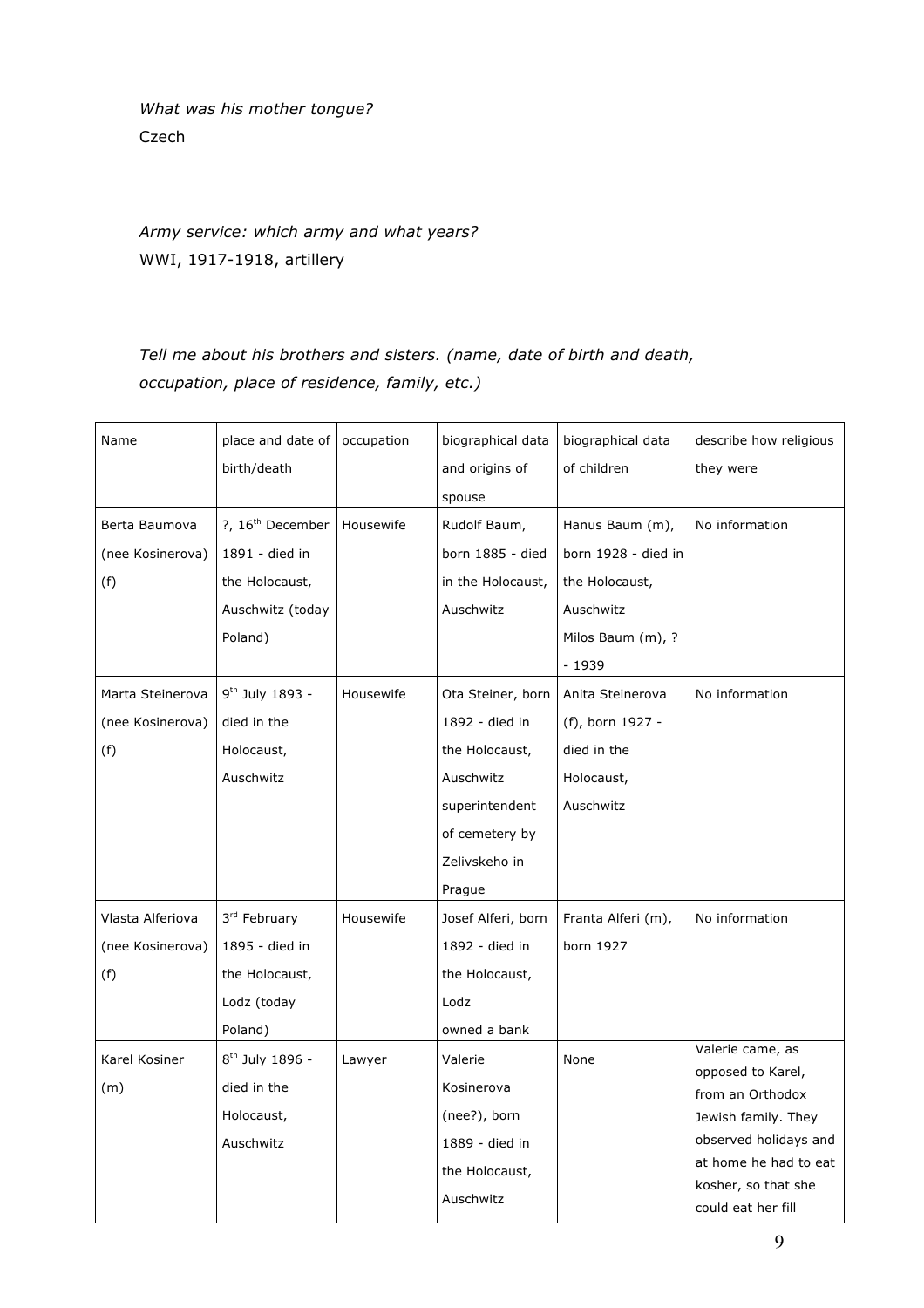|                   |                          |             |                   |                      | properly, and wouldn't |
|-------------------|--------------------------|-------------|-------------------|----------------------|------------------------|
|                   |                          |             | Lawyer            |                      | have to eat only hard- |
|                   |                          |             |                   |                      | boiled eggs, like when |
|                   |                          |             |                   |                      | she occasionally came  |
|                   |                          |             |                   |                      | to our place to visit. |
|                   |                          |             |                   |                      | But for sure she       |
|                   |                          |             |                   |                      | couldn't get him to go |
|                   |                          |             |                   |                      | to synagogue.          |
| Marie Fürthova    | 1903 - died in           | Housewife   | Josef Fürth, born | Jirina Fürthova (f), |                        |
| (nee Kosinerova)  | the Holocaust,           |             | 1900 - died in    | born 1926 - died in  |                        |
| (f)               | Maly Trostinec           |             | the Holocaust,    | the Holocaust,       |                        |
|                   | (today Belarus)          |             | Maly Trostinec    | Maly Trostinec       |                        |
|                   |                          |             | Owned a textile   | Irena Fürthova (f),  |                        |
|                   |                          |             | factory           | born 1932 - died in  |                        |
|                   |                          |             |                   | the Holocaust,       |                        |
|                   |                          |             |                   | Maly Trostinec       |                        |
| Anna Fürthova     | 1904 - died in           | Housewife   | Arnost Fürth,     | Franta Fürth, born   | No information         |
| (nee Kosinerova)  | the Holocaust,           |             | dragged off by    | 1930 - died in the   |                        |
| (f)               | Treblinka (today         |             | the Gestapo,      | Holocaust,           |                        |
|                   | Poland)                  |             | died in the       | Treblinka            |                        |
|                   |                          |             | Holocaust         |                      |                        |
|                   |                          |             | Owned a textile   |                      |                        |
|                   |                          |             | factory           |                      |                        |
| Milos Kosiner (m) | 11 <sup>th</sup> October | No          | Name unknown,     | No information       | No information         |
|                   | 1905 - after             | information | Wasn't Jewish     |                      |                        |
|                   | WWII he                  |             |                   |                      |                        |
|                   | emigrated, we            |             |                   |                      |                        |
|                   | never heard of           |             |                   |                      |                        |
|                   | him again                |             |                   |                      |                        |

*Where was he during the Holocaust?* Ghetto: Terezin, 1943-1944 Labor camp: Wulkow (today Germany), 1944-1945

### *If he survived, what did he do after?*

My father began working in his little company that he'd already had before the war. There were three of them, two took care of finding business, and Dad just calculated and calculated. He lost his business sometime in 1951, I think. The Communists took it away from them. But he didn't make some sort of tragedy out of it, he took it as a matter of fact. Because he had such trials and tribulations behind him, that some little company couldn't upset him. He had no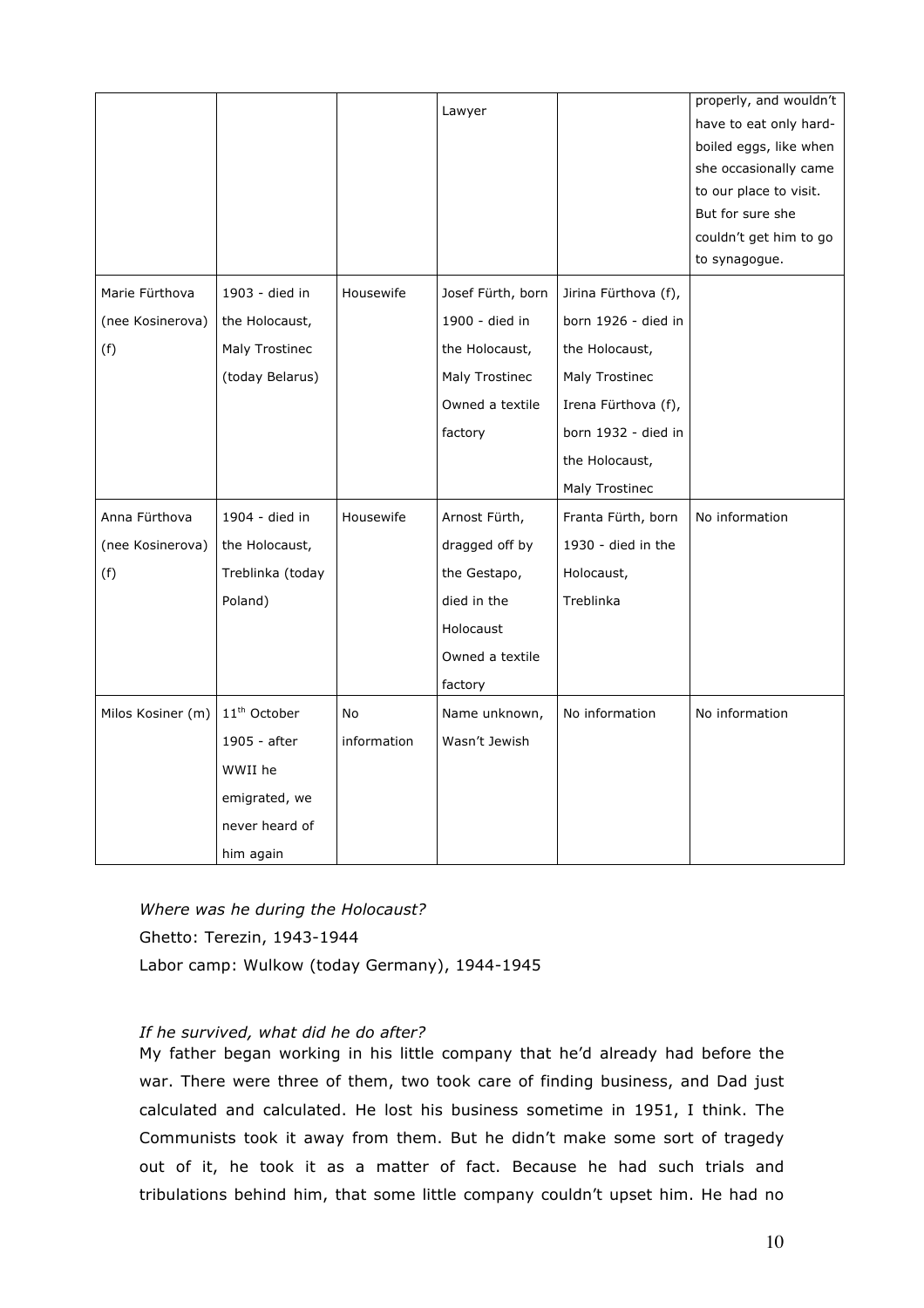problem finding work, he was an expert in heavy structural engineering, so they immediately hired him to work for Chemoprojekt. He then worked there his whole life as a chief engineer. In Slovakia he built all of Duslo.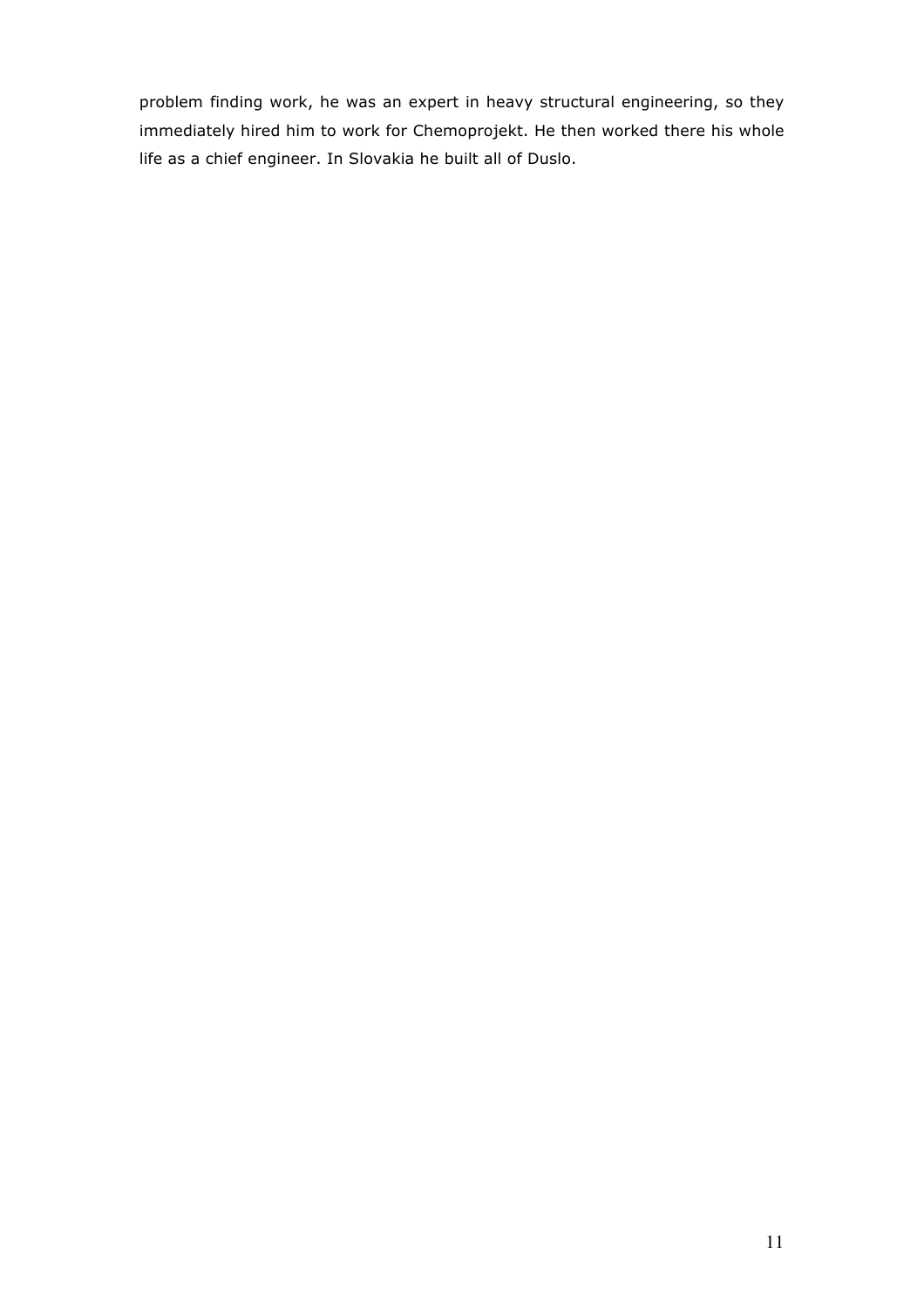## **Paternal grandfather**

*Your paternal grandfather's name?* Eduard Kosiner

*Where and when was he born?* No information

*Where else did he live?* No information

*Where and when did he die?*  Place unknown, 1930

*What sort of education did he have?* Probably elementary school

*What sort of work did he do?* Landowner and farmer

#### *How religious was he?*

On my father's side there was no Jewish upbringing. My grandpa and grandma didn't observe any holidays, that I know for sure. In those eight families – when each of their children already had their own family – they observed only Christmas and Easter. Neither did their ancestors, as far as I know, live religiously.

*What was his mother tongue?*  Czech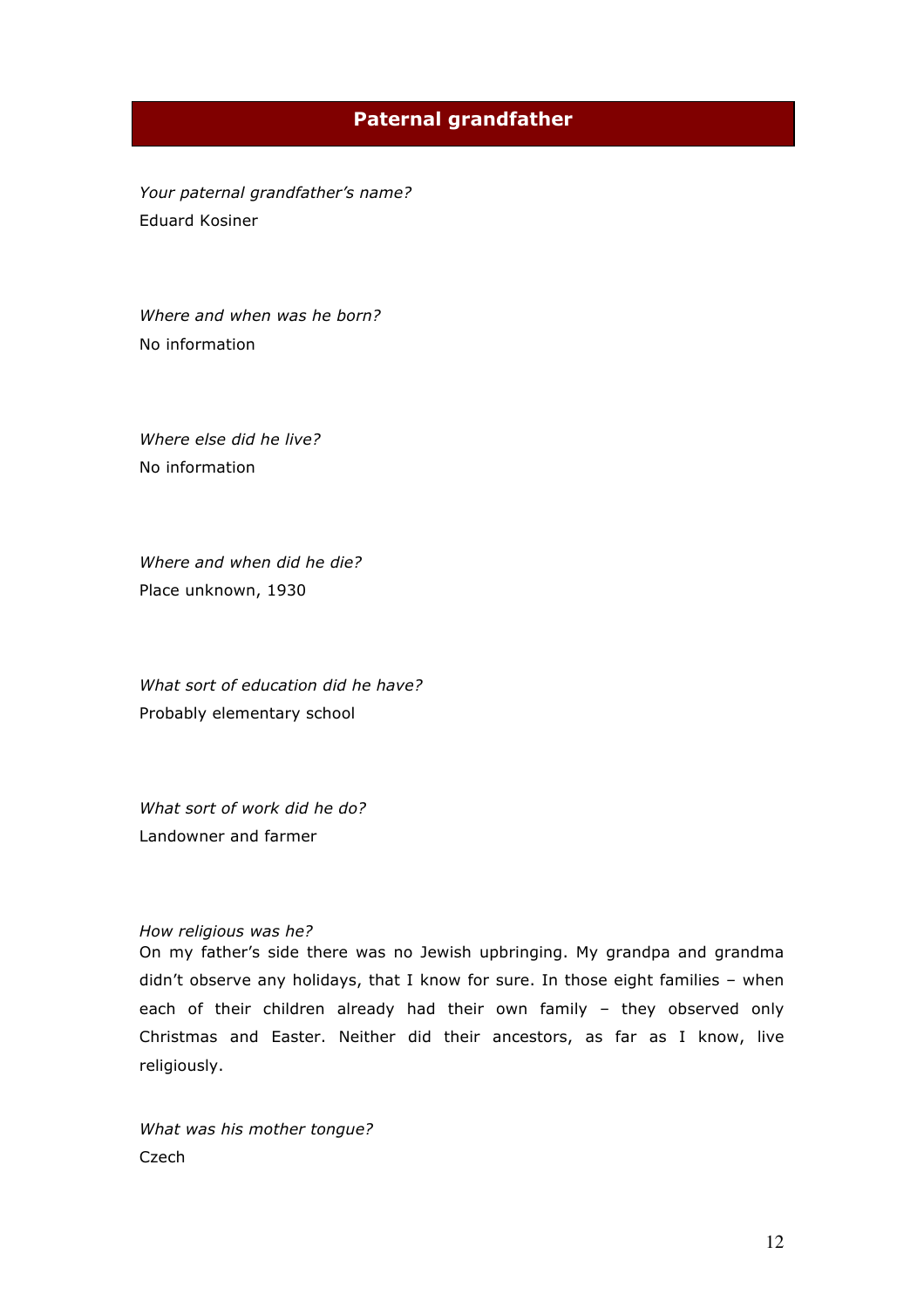*Army service: which army and what years?* No information

*Tell me about his brothers and sisters.* None

*Where was he during the Holocaust?* Died before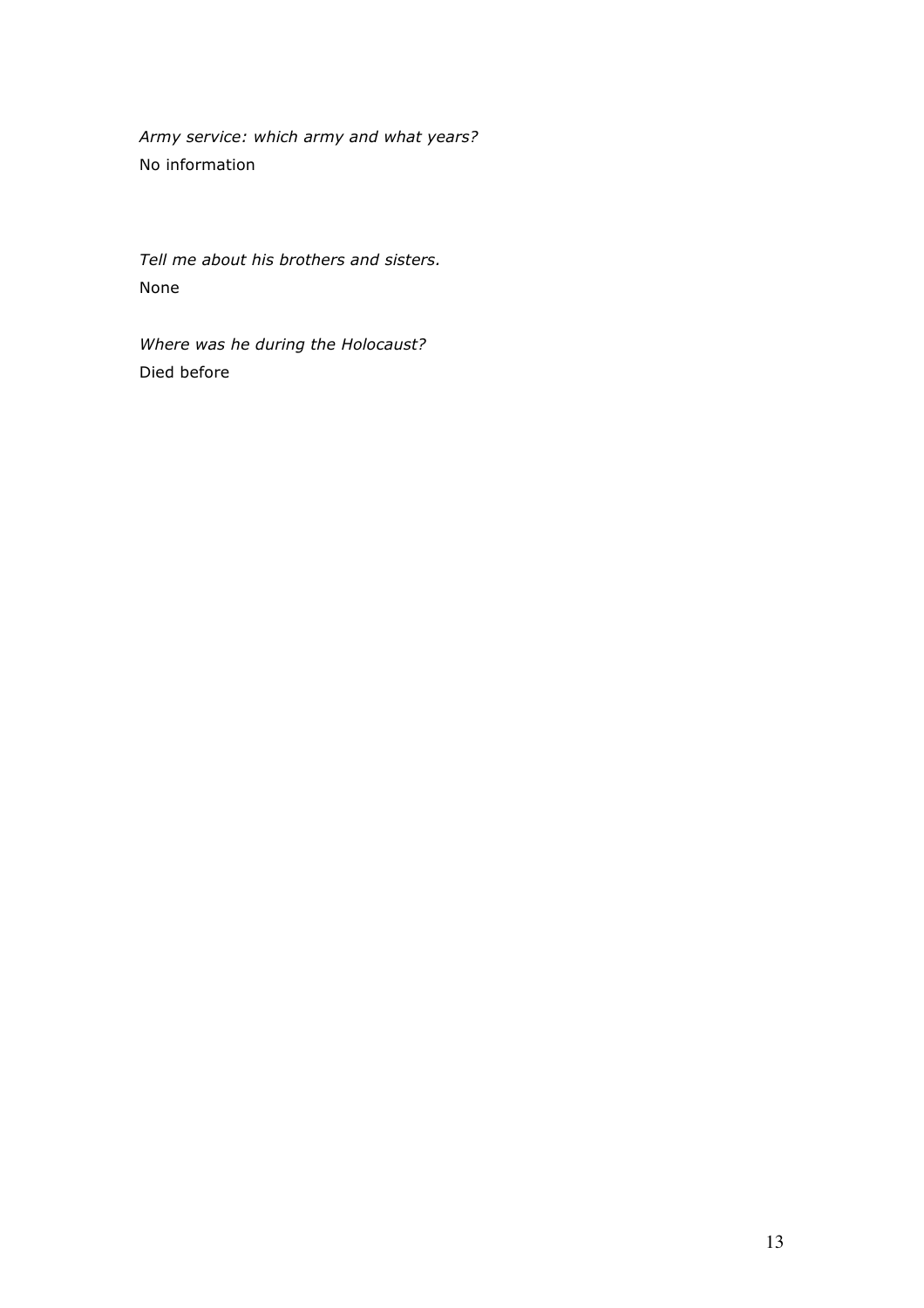## **Paternal grandmother**

*Your paternal grandmother's name?* Otylie Kosinerova (nee Fischlova)

*Where and when was she born?*  Place unknown, July 1865

*Where else did she live?* In a village near Kralupy, Prague

*Where and when did she die?* Concentration camp: Treblinka (today Poland), 1944

*What sort of education did she have?* Probably elementary school

*What sort of work did she do?* Housewife

#### *How religious was she?*

On my father's side there was no Jewish upbringing. My grandpa and grandma didn't observe any holidays, that I know for sure. In those eight families – when each of their children already had their own family – they observed only Christmas and Easter. Neither did their ancestors, as far as I know, live religiously.

*What was her mother tongue?*  Czech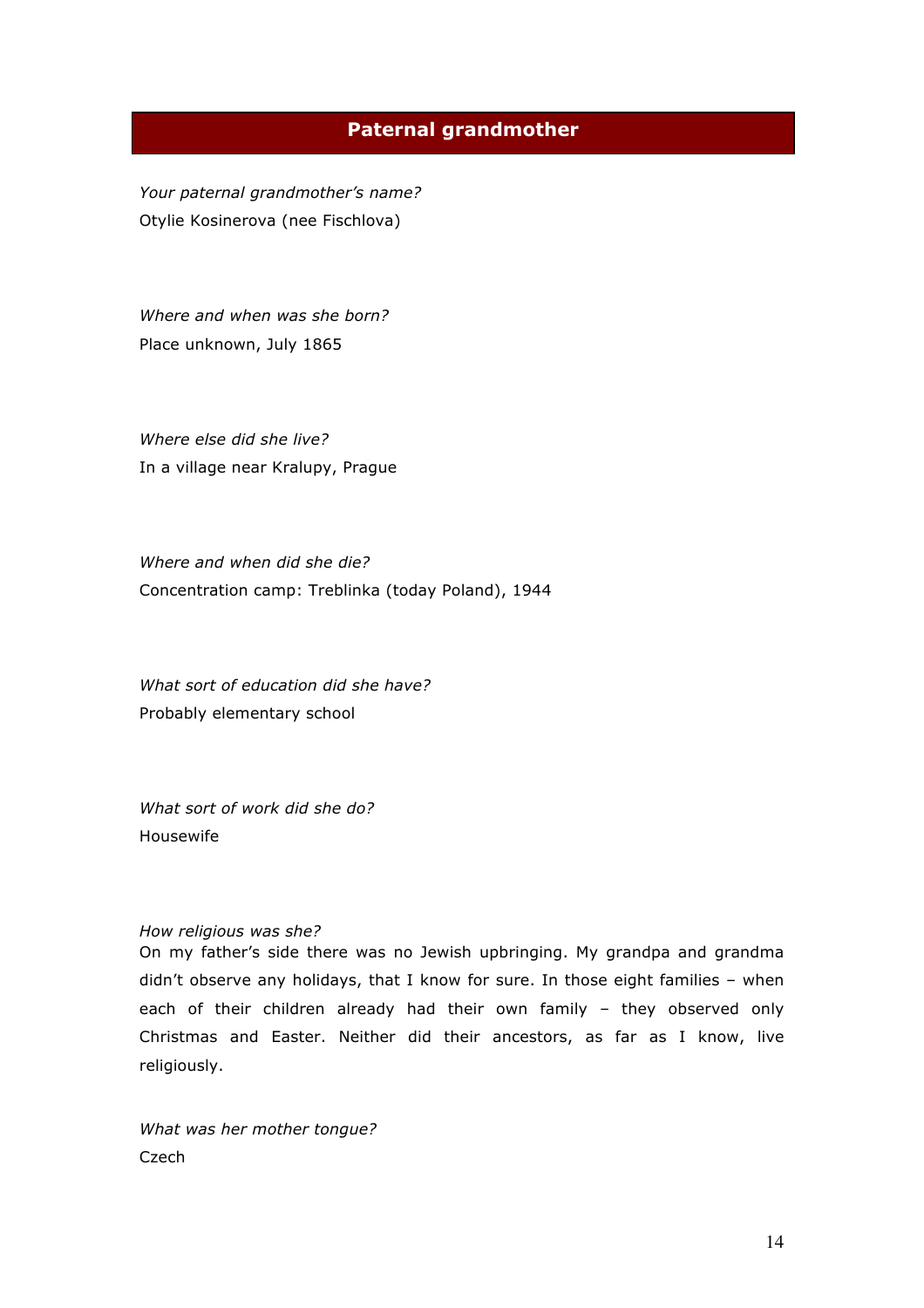*Tell me about her brothers and sisters.* None

*Where was she during the Holocaust?* Ghetto: Terezin, 1942 - 1944 Concentration camp: Treblinka (today Poland), 1944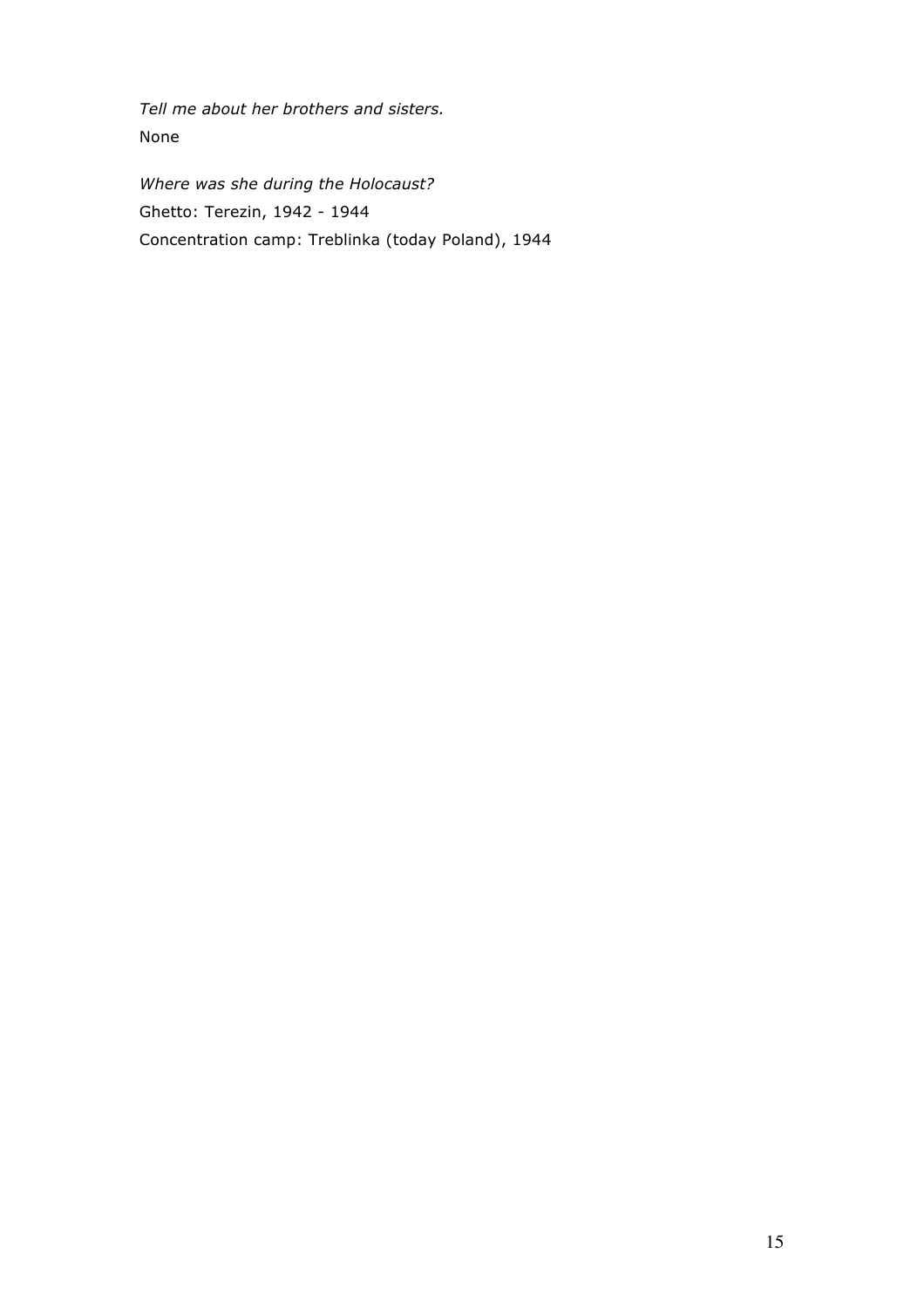## **Mother**

*Her name?* Hedvika Kosinerova (nee Sternova)

*Where and when was she born?* Kamberk, 25<sup>th</sup> February 1909

*Where else did she live?* Prague

*Where and when did she die?* Prague, 1987

*What sort of education did she have?* Family school

*What sort of work did she do?* Her husband's company, office work Remos, accountant

*How religious was she?* The same as my father, my mother wasn't particularly religiously inclined, she didn't practice anything at all.

*What was her mother tongue?*  Czech

*Tell me about her brothers and sisters.*  My mother was originally one of five children, but three of them died during the Spanish Flu epidemic in 1918 or 1919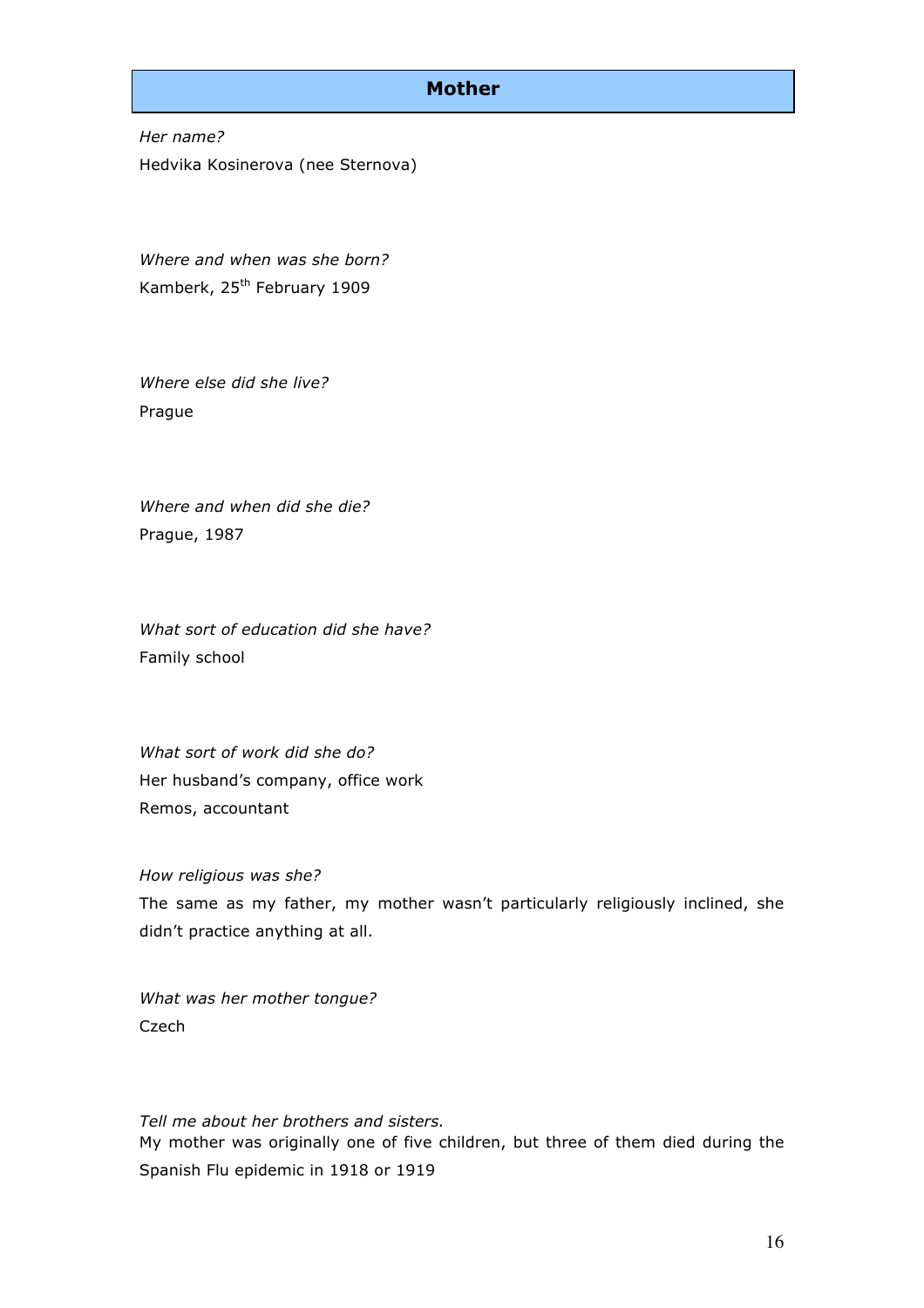| name            | place and date of          | occupation | biographical data       | biographical data | describe how religious |
|-----------------|----------------------------|------------|-------------------------|-------------------|------------------------|
|                 | birth/death                |            | and origins of          | of children       | they were              |
|                 |                            |            | spouse                  |                   |                        |
| Marie Faktorova | 20 <sup>th</sup> September | Housewife  | Dipl. Ing.              | Vera Joseph (nee  | No information         |
| (nee Sternova)  | 1904 - 1986,               |            | <b>Frantisek Faktor</b> | Faktor) (f), born |                        |
| (f)             | London                     |            | Mechanical              | 1925              |                        |
|                 | (England)                  |            | engineer                | Petr Faktor (m),  |                        |
|                 |                            |            |                         | born 1931         |                        |

*Where was she during the Holocaust?* Ghetto: Terezin

### *If she survived, what did she do after?*

Before the war and also after the war my mother worked in my father's office. And afterwards, when they took it away from them, she worked as an accountant for Remos – where among other things they manufactured Remoskas [a type of electric cooker] - up until she retired, which was around 1965.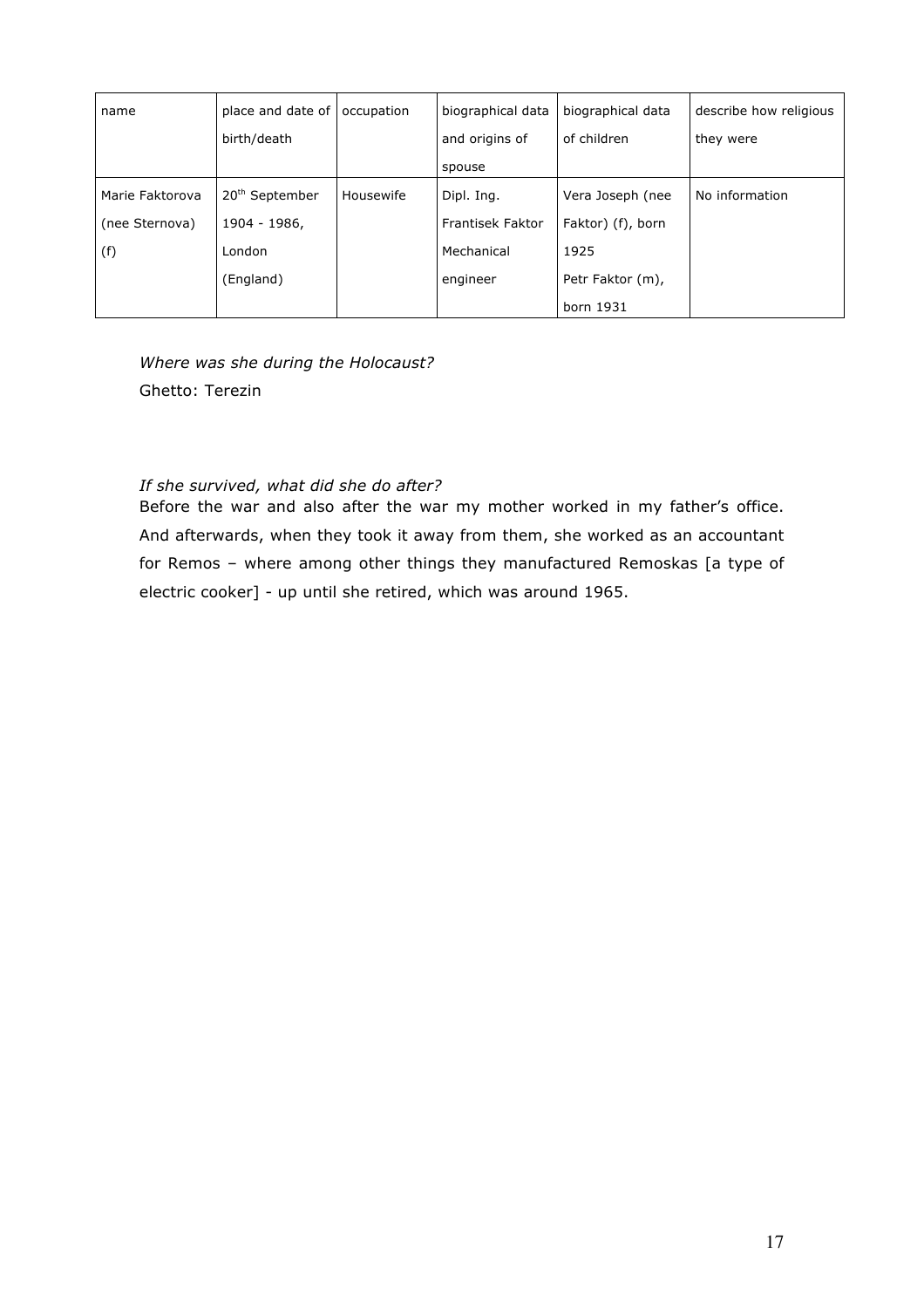## **Maternal grandfather**

*Your maternal grandfather's name?*  Rudolf Stern

*Where and when was he born?* Place unknown, 1st January 1874

*Where else did he live?* Kamberk, Prague

*Where and when did he die?*  Concentration camp: Treblinka (today Poland), 1942

*What sort of education did he have?* Probably agricultural high school

#### *What sort of work did he do?*

My grandpa had a huge farming estate. That estate was really very large, because twelve families lived there. They worked for them in the fields and gardens, basically whatever was needed. And got a salary for that. They had horses, cows, poultry, everything.

#### *How religious was he?*

As far as religion goes, my grandfather on my mother's side regularly attended synagogue. At least once a month. But mainly he always observed the New Year [*Rosh Hashanah*] and the Long Day [*Yom Kippur*]. He was brought up that way at home, likely by his father, because his mother didn't observe anything. You know, what could you observe in those villages. Both his parents were Jews, just like my grandma's, they were generations of Jewish families. But they were village families. I suspect that they tried to live in such a way so as not stick out too much from the other villagers. Some sort of attending synagogue was of course not possible in a village in those days. Nevertheless neither did my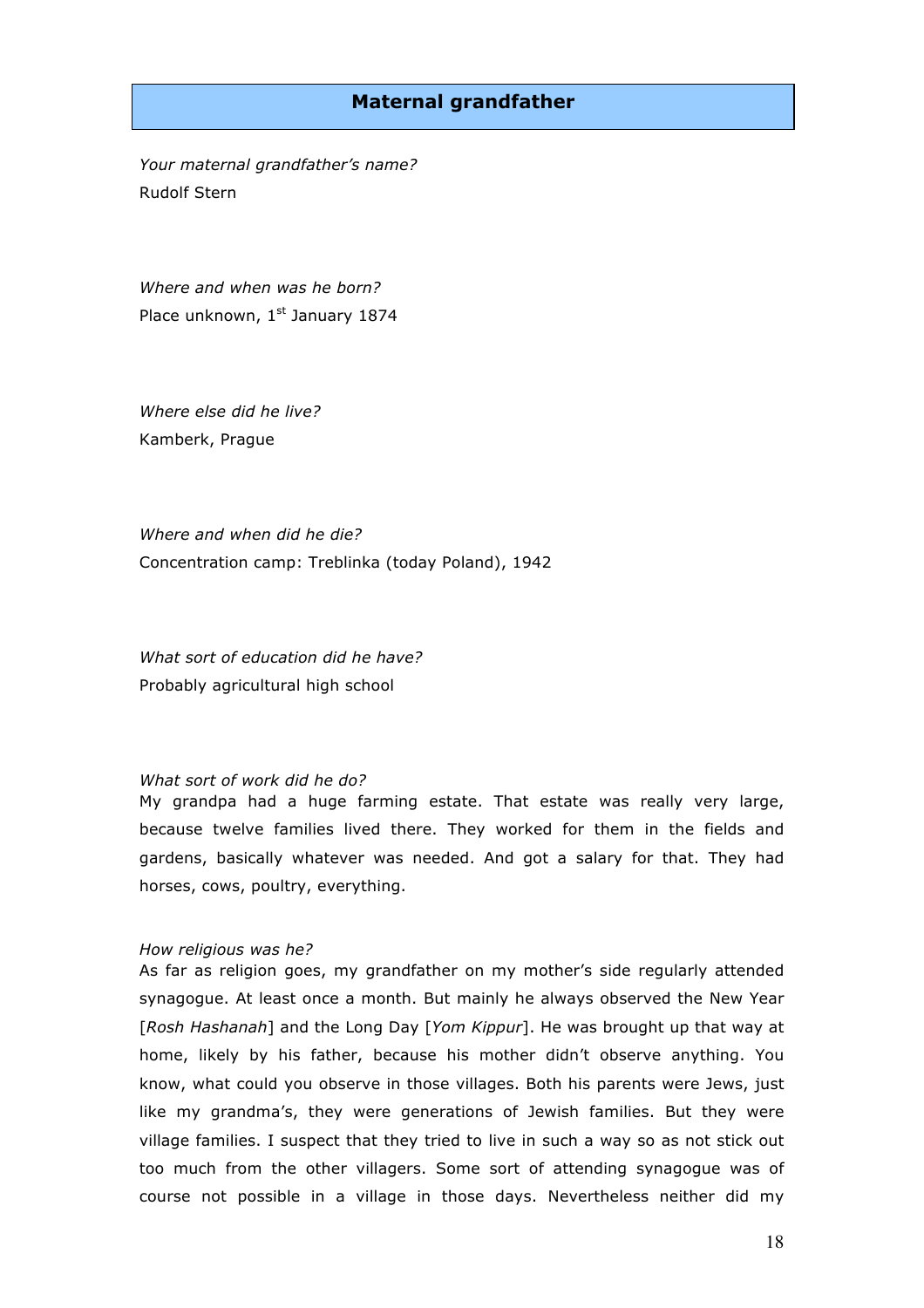grandfather live in some sort of Orthodox fashion, he observed only the High Holidays, didn't eat kosher and on the contrary, spent Christmas with us children. Neither did he try to exert some sort of religious influence or pressure. No one talked about it in that family. He lived his own internal life, but without us.

*What was his mother tongue?*  Czech

*Army service: which army and what years?* No information

*Tell me about his brothers and sisters.* As far as I know, he had two brothers. But I don't remember anything else about them.

*Where was he during the Holocaust?* Ghetto: Terezin Concentration Camp: Treblinka (today Poland)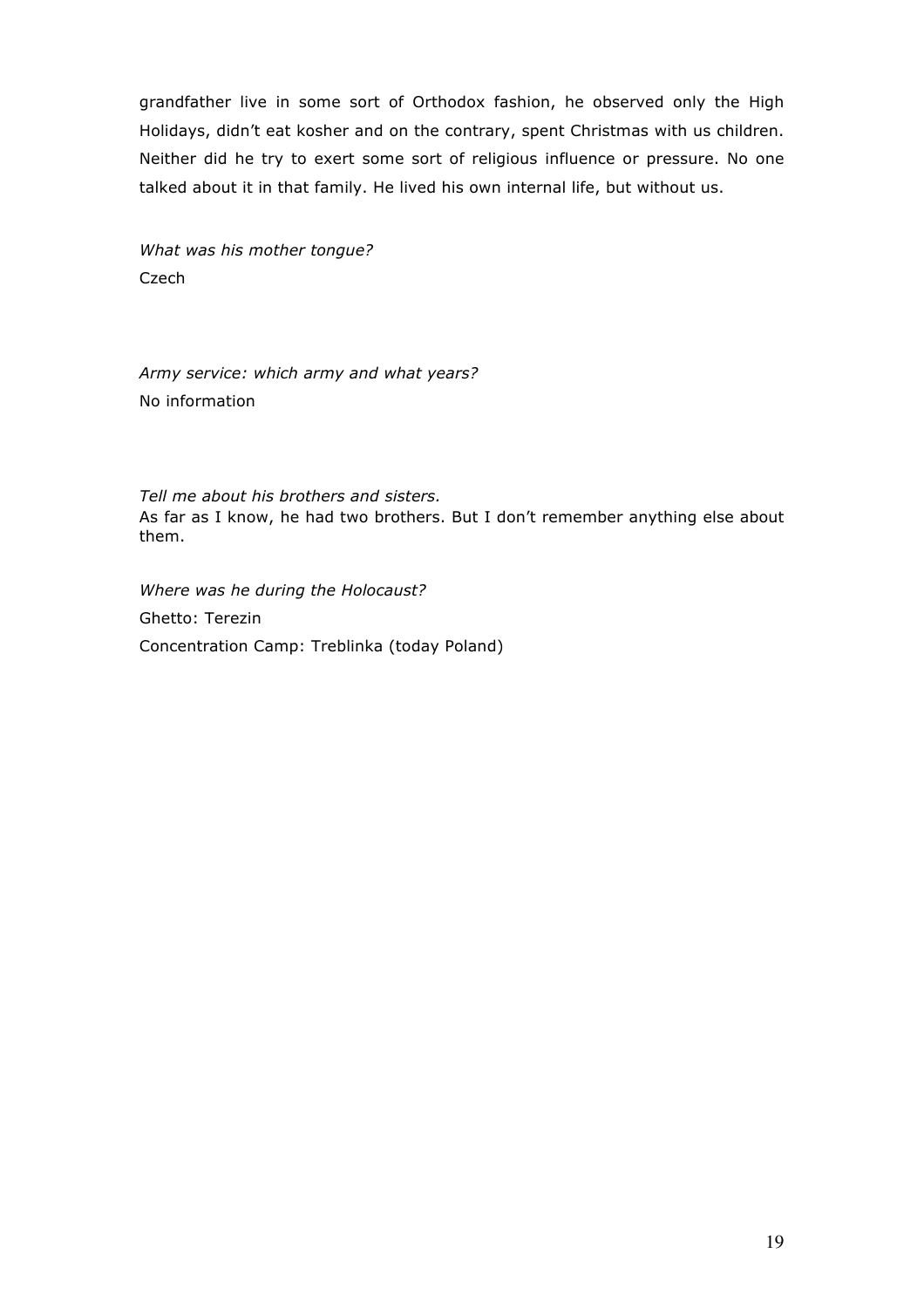# **Maternal grandmother**

*Your maternal grandmother's name?* Elsa Sternova (nee Dubska)

*Where and when was she born?* Kamberk, 28<sup>th</sup> January 1884

*Where else did she live?* Prague

*Where and when did she die?* Concentration Camp: Treblinka (today Poland), 1942

*What sort of education did she have?* Probably junior high

*What sort of work did she do?* Housewife, worked on the farm

*How religious was she?*  She didn't live in any religious fashion.

*What was her mother tongue?*  Czech